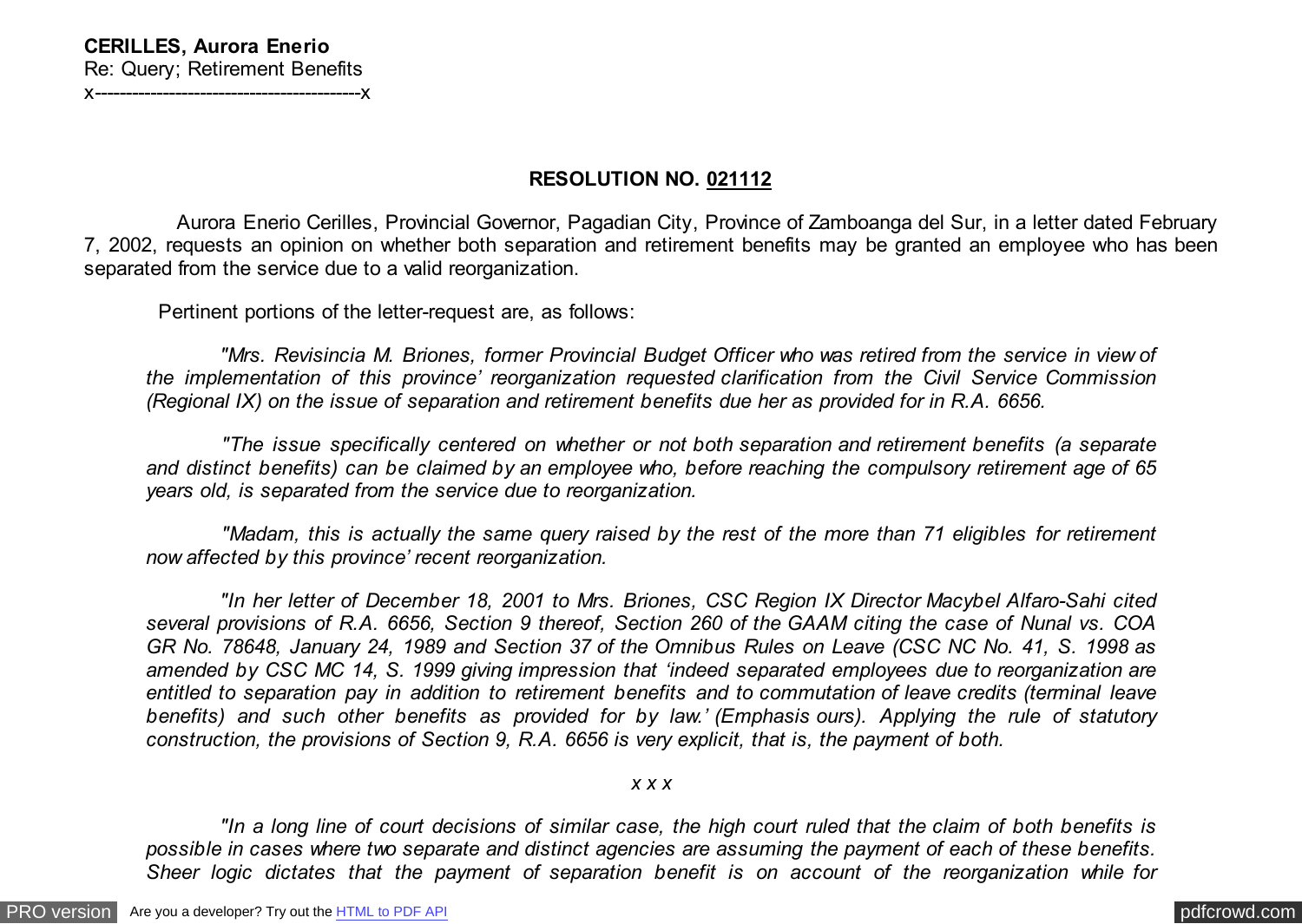*retirement, it is a benefit accruing to employees who financially shared a portion of his pay with his trustee, the GSIS, to answer for his old age pension. With the separate intent of the benefits, would it not be reasonable that these benefits both be given to employees? And, based on the principle of social legislation, would it not be reasonable also that we interpret these doubtful provisions in favor of the employees?"*

 Relevant to the matter is **Section 9, Republic Act No. 6656 (An Act to Protect the Security of Tenure of Civil Service Officers and Employees in the Implementation of Government Reorganization)**, which reads:

 *"SECTION 9. All officers and employees who are found by the Civil Service Commission to have been separated in violation of the provisions of this Act, shall be ordered reinstated or reappointed as the case may be without loss of seniority and shall be entitled to full pay for the period of separation. Unless also separated for cause, all officers and employees, including casuals and temporary employees, who have been separated pursuant to reorganization shall, if entitled thereto, be paid the appropriate separation pay and retirement and other benefits under existing laws within ninety (90) days from the date of the effectivity of their separation or from the date of the receipt of the resolution of their appeals as the case may be: Provided, That application for clearance has been filed and no action thereon has been made by the corresponding department or agency. Those who are not entitled to said benefits shall be paid a separation gratuity in the amount equivalent to one (1) month salary for every year of service. Such separation pay and retirement benefits shall have priority of payment out of the savings of the department or agency concerned."* (Emphasis supplied)

 Apropos to the aforestated provision is **Section 21 of the Civil Service Rules on Government Reorganization** issued on June 30, 1988, which is quoted, as follows:

 *"SECTION 21. Separation and Retirement Benefits – All officers and employees, including casuals and temporary employees who have been separated pursuant to reorganization under any of the valid causes, except those as a result of final disciplinary action, shall if entitled thereto, be paid the appropriate separation pay and retirement and other benefits under existing laws within ninety (90) days from the date of the effectivity of their separation or from the date of the receipt of the resolution of their appeals as the case may be: Provided that application for clearance has been filed and no action thereon has been made by the corresponding department or agency.*

 *"Those who are not entitled to said benefits shall be paid a separation gratuity in the amount equivalent to one (1) month salary for every year of service.*

 *"Such separation pay and retirement benefits shall have priority of payment out of the savings of the department or agency concerned."* (Emphasis supplied)

It is explicit from the foregoing that the law intends to give ample protection to civil servants whose employment has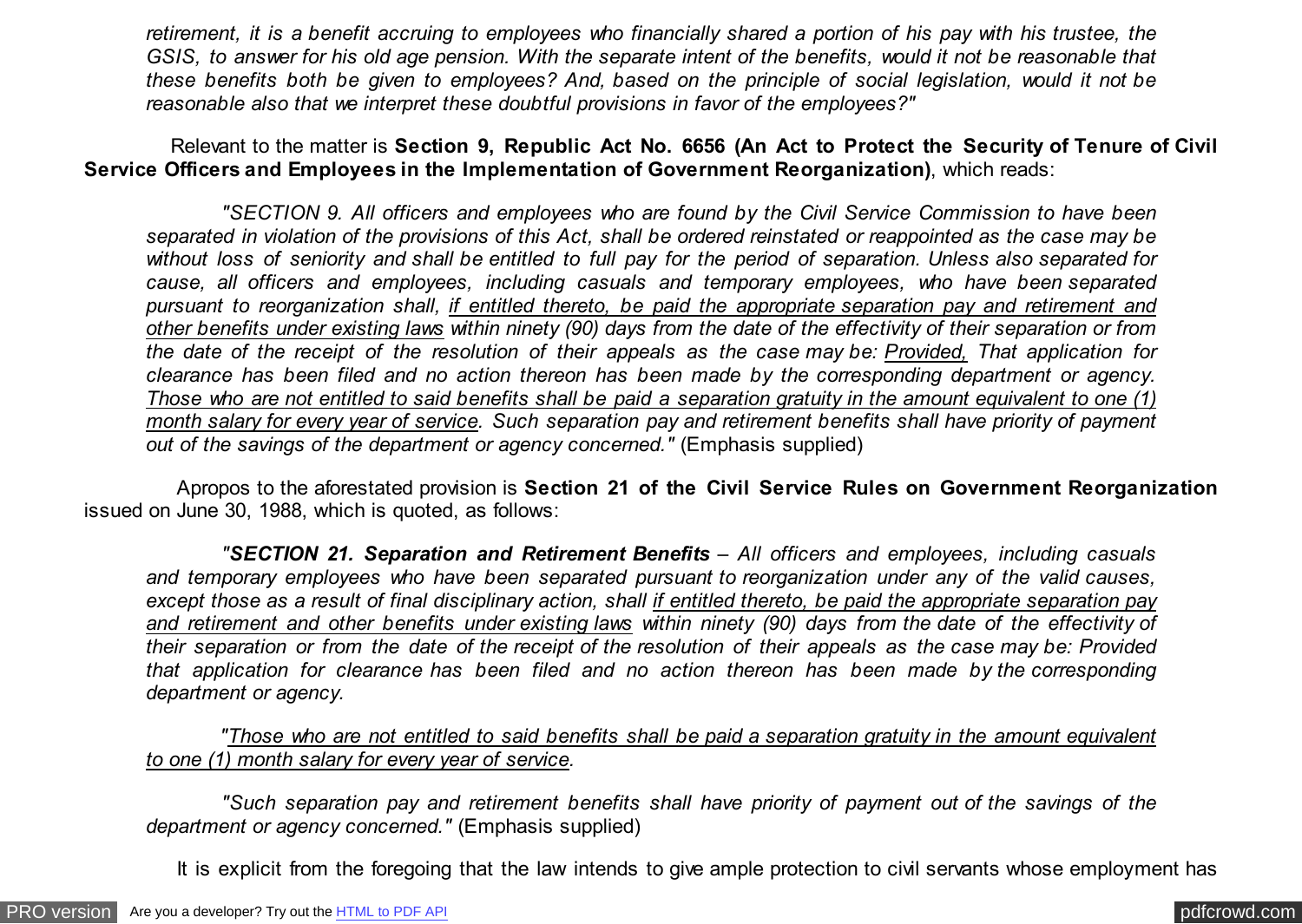been terminated due to reorganization, by giving them separation pay or retirement benefits, if entitled thereto, and other monetary benefits. While the aforequoted provision of law used the conjunctive *"and"* between the words *"separation pay"* and *"retirement"*, this does not mean that both benefits shall be given to an affected employee. This interpretation is supported by the phrase *"if entitled thereto"* found before the phrase *"be paid the appropriate separation pay and retirement and other benefits under existing laws"*. Thus, payment of both separation and retirement benefits is not absolute.

 Let it be stressed also that these *"separation pay"* and *"retirement"* benefits are given for the same purpose, to give financial assistance to retirees or separated employees during the time that they are out of the service. Thus, entitlement to one of the two benefits will already serve the purpose. If both are given to the employees concerned, there shall be duplication of purpose that may cause the depletion of government resources. Moreover, it is not always the case that all those employees affected are already of retireable age and thus justice and equity dictate that those who are not yet qualified to receive retirement pay must also receive a similar reward for their past services in the government and so the payment of separation benefits.

 In **CSC Resolution No. 00-1957 dated August 30, 2000 (NAUNGAYAN, Teofilo,** *et al.***)**, the Commission had the occasion to interpret the aforequoted provision of law. It held, as follows:

 *"The aforequoted provision of law says: 'separation pay and retirement and other benefits under existing laws'. Be it noted that the conjunctive 'and' is used between 'separation pay and retirement', which in its elementary sense would mean that they are to be taken jointly. (Ruperto G. Martin, Statutory Construction sixth edition, p. 88) Obviously, therefore, 'separation pay and retirement' refer to only one benefit, of which an employee affected by the reorganization, if entitled thereto, must be paid plus other benefits under existing laws, i.e. terminal leave pay, etc. This is to be contra-distinguished with the 'separation gratuity' mentioned in the penultimate sentence of the said Section 9 of R.A. 6656 to which an employee affected by the reorganization is entitled payment should he or she be not eligible for separation pay and retirement and other benefits under existing laws."*

 Clearly, an employee affected by reorganization can not be granted separation pay in addition to retirement benefits. If an employee is entitled and has actually received either separation pay or retirement benefit, the receipt of one necessarily bars entitlement to the other. This is in view of the fact that both benefits arise from one and the same cause, that is, the employee's separation from the service.

 Significantly, there seems to be no apparent reason for granting an employee the separation pay provided for under R.A. 6656 in addition to retirement benefits. This is so because to assume otherwise would not only be an act of *"overliberality"* on the part of the government or State but likewise inconsistent with its policy against double pension or double compensation for the same service.

The separation pay or gratuity provided for under R.A. 6656 is obviously in consideration of the employee's services to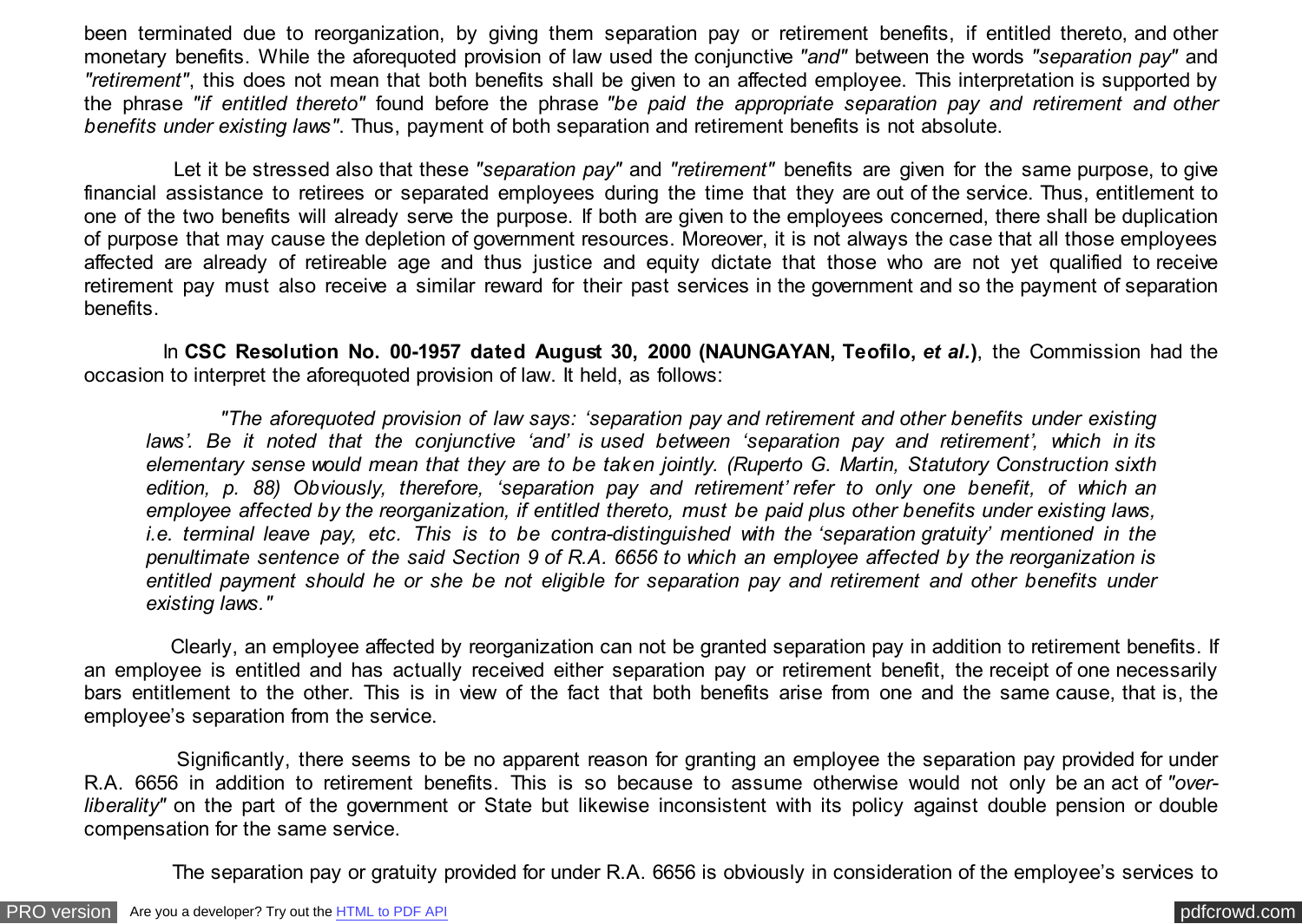the government. It is similarly obvious that the retirement benefits granted under existing retirement laws are in consideration of the same services to the government. Therefore, for an affected employee to receive both benefits would amount to allowing him to receive double pension or compensation for the same services as consideration.

 True, **Section 260 of the Government Accounting and Auditing Manual (GAAM)** provides that an employee whose position has been abolished by law or ordinance is entitled to separation pay. However, it does not provide that he or she is entitled to retirement benefits over and above the separation pay granted to him or her by the agency. It reads, in part, as follows:

*"b. Any office or agency may also be abolished or its functions and activities integrated with those of another agency.*

*"When the position of an official/employee under Civil Service is abolished by law or ordinance, the official/employee so affected shall be reinstated in another vacant position without diminution of salary. Should such position not be available, he shall be granted separation pay equivalent to one month salary for every year of service over and above the monetary privileges granted to officials/employees under existing laws (Nunal vs. COA GR No. 78648, Jan. 24, 1989, citing BP 337).*

*"c. Employees laid off as a result of the foregoing may be paid separation pay in accordance with such policy as the agency may formulate or the law may authorize."*

 It is clear from the foregoing that an affected employee is entitled only to separation pay in addition to other monetary benefits, such as the money value of leave credits, but not to include retirement benefits.

 **WHEREFORE**, the Commission hereby rules and so holds that separated employees due to a valid reorganization are not entitled to both separation pay and retirement benefits. The concerned employee may avail of the separation pay or opt to retire, if qualified under existing laws.

Quezon City, AUG 22 2002

(Signed) **JOSE F. ERESTAIN, JR.** Commissioner

(Signed) **KARINA CONSTANTINO-DAVID**